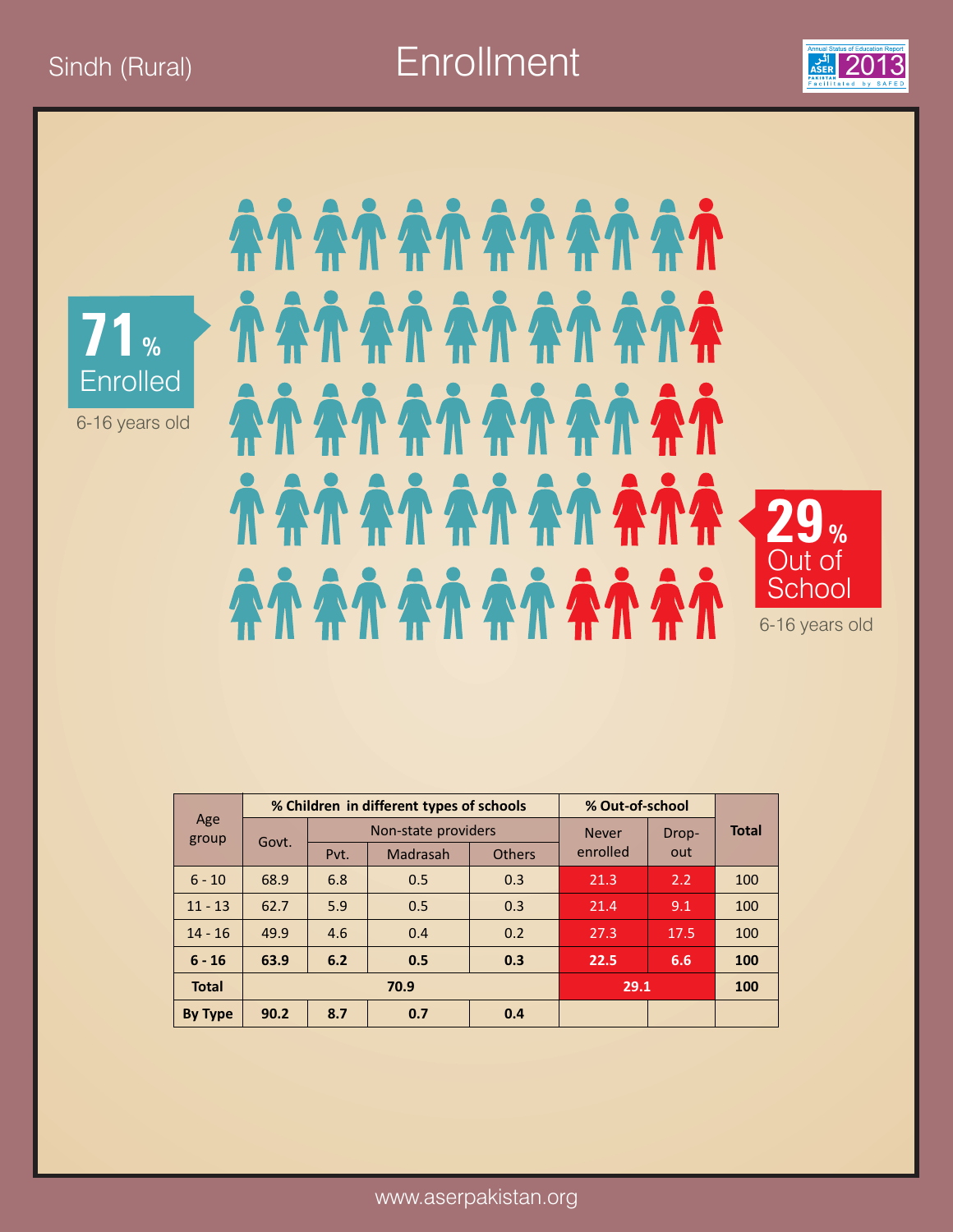Sindh (Rural) **Enrollment** 2013



| School Enrollment and Out of School Children 6-16 Years (%) |       |      |                            |               |               |                  |  |  |  |
|-------------------------------------------------------------|-------|------|----------------------------|---------------|---------------|------------------|--|--|--|
| <b>Districts</b>                                            | Govt. |      | <b>Non-state providers</b> |               | Out-of-School | Rank*            |  |  |  |
|                                                             |       | Pvt. | <b>Madrasah</b>            | <b>Others</b> |               |                  |  |  |  |
| <b>Badin</b>                                                | 50.6  | 2.2  | 0.9                        | 0.1           | 46.1          | $\mathbf{1}$     |  |  |  |
| <b>Tando Allah Yar</b>                                      | 51.5  | 6.6  | 0.4                        | 0.1           | 41.4          | 2 <sup>1</sup>   |  |  |  |
| Shikarpur                                                   | 53.3  | 5.1  | 0.7                        | 0.2           | 40.7          | $\overline{3}$   |  |  |  |
| Thatta                                                      | 60.0  | 0.6  | 0.1                        | 0.1           | 39.2          | $\overline{4}$   |  |  |  |
| <b>Umer kot</b>                                             | 63.1  | 0.5  | 0.1                        | 0.1           | 36.3          | 5                |  |  |  |
| Matiari                                                     | 57.5  | 6.0  | 0.6                        | 0.1           | 35.8          | $6 \overline{6}$ |  |  |  |
| Gotki                                                       | 48.8  | 15.3 | 0.6                        | 0.0           | 35.4          | $\overline{7}$   |  |  |  |
| Sanghar                                                     | 59.5  | 7.1  | 0.2                        | 0.0           | 33.2          | 8                |  |  |  |
| Dadu                                                        | 58.8  | 8.9  | 0.3                        | 0.7           | 31.3          | 9                |  |  |  |
| Jamshoro                                                    | 52.4  | 17.7 | 0.1                        | 0.3           | 29.4          | 10               |  |  |  |
| <b>Qambar Shahdadkot</b>                                    | 63.6  | 7.6  | 0.3                        | 0.6           | 27.9          | 11               |  |  |  |
| Hyderabad                                                   | 67.1  | 4.8  | 0.7                        | 0.2           | 27.1          | 12               |  |  |  |
| <b>Tando Muhammad Khan</b>                                  | 63.0  | 7.6  | 2.1                        | 0.2           | 27.0          | 13               |  |  |  |
| <b>Mirpurkhas</b>                                           | 71.2  | 2.8  | 0.5                        | 1.0           | 24.5          | 14               |  |  |  |
| Jacobabad                                                   | 72.3  | 3.5  | 1.2                        | 0.1           | 23.0          | 15               |  |  |  |
| <b>Sukkur</b>                                               | 68.7  | 8.6  | 0.1                        | 0.6           | 22.0          | 16               |  |  |  |
| Shaheed Benazirabad                                         | 76.2  | 1.7  | 0.5                        | 0.2           | 21.3          | $17\,$           |  |  |  |
| Khairpur                                                    | 68.8  | 9.9  | 0.2                        | 0.1           | 21.1          | 18               |  |  |  |
| Kashmore                                                    | 76.5  | 2.7  | 0.5                        | 0.2           | 20.3          | 19               |  |  |  |
| Nowshero Feroze                                             | 72.2  | 8.1  | 0.3                        | 0.9           | 18.6          | 20               |  |  |  |
| Mithi                                                       | 82.4  | 0.3  | 0.1                        | 0.0           | 17.2          | 21               |  |  |  |
| Larkana                                                     | 78.0  | 5.0  | 0.4                        | 0.9           | 15.8          | 22               |  |  |  |

\*Ranking is based on out-of-school children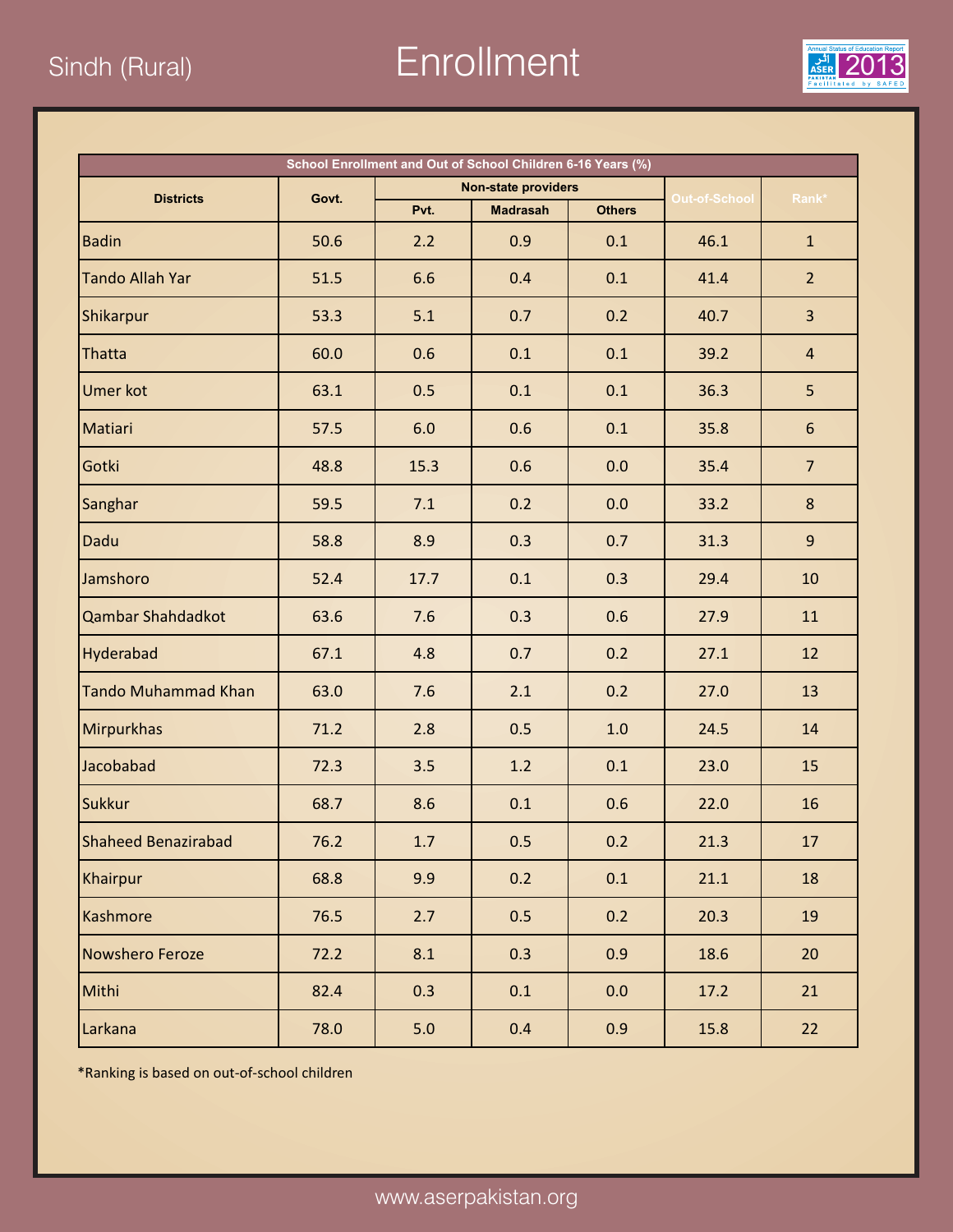#### $\frac{1}{\sqrt{2}}$ Sindh (Rural) 2013 Learning Level (Urdu/Sindhi)





## children in class 5 can read **Story** fluently in Urdu/Sindhi **41%**

|              | Class-wise % children who can read                                |         |              |           |       |              |  |  |  |  |
|--------------|-------------------------------------------------------------------|---------|--------------|-----------|-------|--------------|--|--|--|--|
| <b>Class</b> | <b>Nothing</b>                                                    | Letters | <b>Words</b> | Sentences | Story | <b>Total</b> |  |  |  |  |
| $\mathbf{1}$ | 42.6                                                              | 37.3    | 16.5         | 2.0       | 1.6   | 100          |  |  |  |  |
| 2            | 21.0                                                              | 29.9    | 32.8         | 9.6       | 6.6   | 100          |  |  |  |  |
| 3            | 14.0                                                              | 20.6    | 32.5         | 18.2      | 14.8  | 100          |  |  |  |  |
| 4            | 9.4                                                               | 13.1    | 26.9         | 23.4      | 27.2  | 100          |  |  |  |  |
| 5            | 7.8                                                               | 10.4    | 19.6         | 21.1      | 41.2  | 100          |  |  |  |  |
| 6            | 3.1                                                               | 8.0     | 18.9         | 21.3      | 48.7  | 100          |  |  |  |  |
| 7            | 3.2                                                               | 6.9     | 11.7         | 20.6      | 57.6  | 100          |  |  |  |  |
| 8            | 4.4                                                               | 7.3     | 11.0         | 14.7      | 62.5  | 100          |  |  |  |  |
| 9            | 3.6                                                               | 6.3     | 8.1          | 15.6      | 66.4  | 100          |  |  |  |  |
| 10           | 8.8                                                               | 7.1     | 7.7          | 11.5      | 64.9  | 100          |  |  |  |  |
|              | How to read: 3.6 % (2+1.6) children of class 1 can read sentences |         |              |           |       |              |  |  |  |  |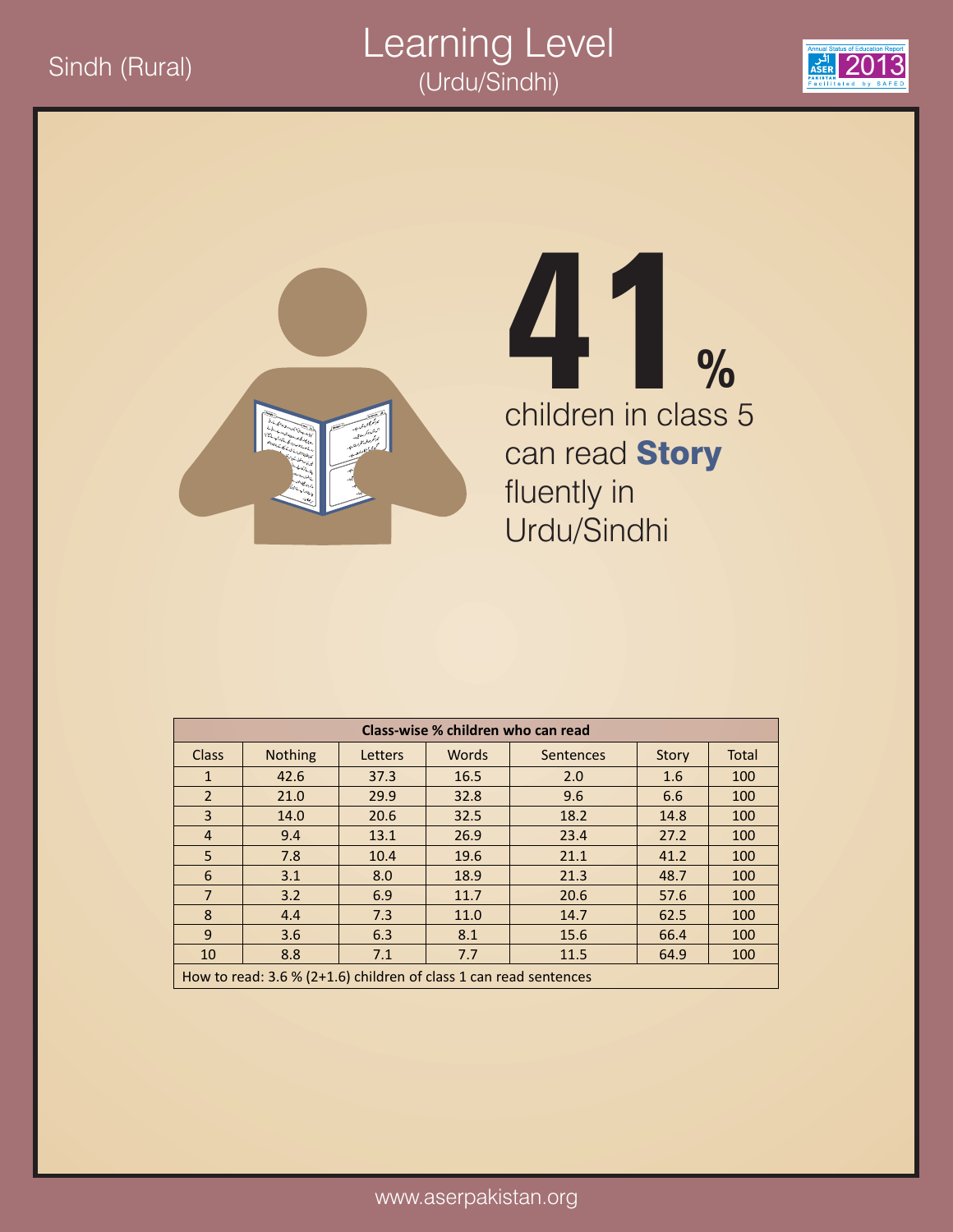#### $\frac{1}{\frac{1}{\sqrt{2}}}\frac{1}{\sqrt{2}}$   $\frac{1}{\sqrt{2}}$   $\frac{1}{\sqrt{2}}$   $\frac{1}{\sqrt{2}}$   $\frac{1}{\sqrt{2}}$   $\frac{1}{\sqrt{2}}$   $\frac{1}{\sqrt{2}}$   $\frac{1}{\sqrt{2}}$   $\frac{1}{\sqrt{2}}$   $\frac{1}{\sqrt{2}}$   $\frac{1}{\sqrt{2}}$   $\frac{1}{\sqrt{2}}$   $\frac{1}{\sqrt{2}}$   $\frac{1}{\sqrt{2}}$   $\frac{1}{\sqrt{2}}$   $\frac{1}{\sqrt{2}}$ Learning Level (Urdu/Sindhi)



| Reading levels - Language for children (Class 5) |                |                |              |                  |              |                 |  |  |
|--------------------------------------------------|----------------|----------------|--------------|------------------|--------------|-----------------|--|--|
| <b>Districts</b>                                 | <b>Nothing</b> | <b>Letters</b> | <b>Words</b> | <b>Sentences</b> | <b>Story</b> | Rank*           |  |  |
| Sanghar                                          | 2.9            | 8.8            | 6.9          | 17.6             | 63.7         | $\mathbf{1}$    |  |  |
| <b>Tando Allah Yar</b>                           | 5.9            | 5.9            | 19.6         | 5.9              | 62.7         | 2 <sup>1</sup>  |  |  |
| <b>Badin</b>                                     | 2.7            | 2.7            | 16.0         | 18.7             | 60.0         | $\overline{3}$  |  |  |
| <b>Qambar Shahdadkot</b>                         | 4.4            | 5.5            | 15.4         | 15.4             | 59.3         | $\overline{4}$  |  |  |
| <b>Tando Muhammad Khan</b>                       | 9.2            | 8.0            | 12.6         | 11.5             | 58.6         | 5               |  |  |
| Kashmore                                         | 10.2           | 9.5            | 9.5          | 12.4             | 58.4         | 6               |  |  |
| Dadu                                             | 15.9           | 3.4            | 5.7          | 19.3             | 55.7         | $7\overline{ }$ |  |  |
| Mithi                                            | 24.0           | 6.0            | 13.0         | 10.0             | 47.0         | 8               |  |  |
| <b>Umer kot</b>                                  | 1.7            | 6.7            | 10.0         | 35.0             | 46.7         | 9 <sup>°</sup>  |  |  |
| Jamshoro                                         | 13.3           | 6.7            | 16.0         | 18.7             | 45.3         | 10              |  |  |
| <b>Nowshero Feroze</b>                           | 0.9            | 18.3           | 20.9         | 16.5             | 43.5         | 11              |  |  |
| Khairpur                                         | 6.2            | 10.0           | 20.8         | 20.8             | 42.3         | 12              |  |  |
| Gotki                                            | 0.9            | 11.2           | 27.1         | 22.4             | 38.3         | 13              |  |  |
| Larkana                                          | 4.1            | 15.8           | 27.4         | 15.1             | 37.7         | 14              |  |  |
| Hyderabad                                        | 2.6            | 7.0            | 19.3         | 36.8             | 34.2         | 15              |  |  |
| Matiari                                          | 10.8           | 17.2           | 16.1         | 22.6             | 33.3         | 16              |  |  |
| Shikarpur                                        | $5.2$          | 8.7            | 21.7         | 33.0             | 31.3         | 17              |  |  |
| Shaheed Benazirabad                              | 3.7            | 10.1           | 23.9         | 31.2             | 31.2         | 18              |  |  |
| Mirpurkhas                                       | 7.0            | $6.2$          | 38.8         | 22.5             | 25.6         | 19              |  |  |
| Jacobabad                                        | 14.3           | 16.5           | 24.2         | 19.8             | 25.3         | 20              |  |  |
| <b>Sukkur</b>                                    | 5.8            | 13.3           | 27.5         | 33.3             | 20.0         | 21              |  |  |
| Thatta                                           | 26.1           | 23.9           | 21.6         | 18.2             | 10.2         | 22              |  |  |

How to read: 81.3% (17.6+63.7) children of class 5 can read sentences in Sanghar

\*Ranking is based on children's ability to read story.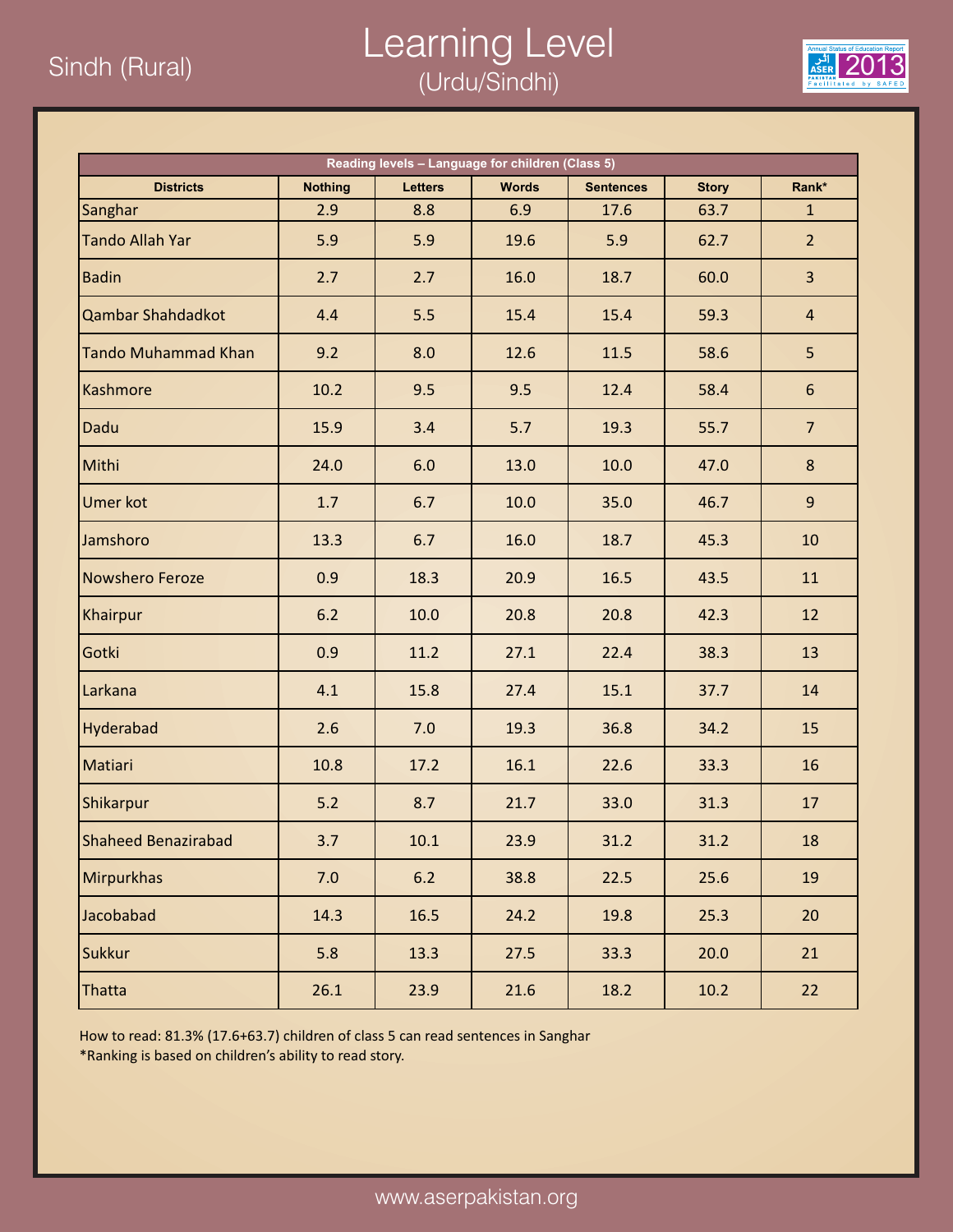#### Sindh (Rural) 2013 Learning Level (English)







children in class 5 can read **Sentences** fluently in English

| Class-wise % children who can read |                                                                 |         |       |       |                  |              |  |  |  |
|------------------------------------|-----------------------------------------------------------------|---------|-------|-------|------------------|--------------|--|--|--|
|                                    |                                                                 | Letters |       | Words |                  | <b>Total</b> |  |  |  |
| <b>Class</b>                       | <b>Nothing</b>                                                  | Capital | Small |       | <b>Sentences</b> |              |  |  |  |
| $\mathbf{1}$                       | 67.0                                                            | 19.2    | 8.3   | 4.4   | 1.1              | 100          |  |  |  |
| $\overline{2}$                     | 43.2                                                            | 24.3    | 15.0  | 13.4  | 4.0              | 100          |  |  |  |
| $\overline{3}$                     | 31.4                                                            | 21.6    | 18.7  | 19.6  | 8.8              | 100          |  |  |  |
| $\overline{4}$                     | 20.4                                                            | 17.0    | 20.0  | 24.8  | 17.8             | 100          |  |  |  |
| 5                                  | 15.6                                                            | 17.1    | 16.9  | 25.2  | 25.2             | 100          |  |  |  |
| 6                                  | 6.1                                                             | 10.7    | 15.2  | 29.3  | 38.7             | 100          |  |  |  |
| $\overline{7}$                     | 4.4                                                             | 8.2     | 9.9   | 28.7  | 48.8             | 100          |  |  |  |
| 8                                  | 6.7                                                             | 6.7     | 8.0   | 20.1  | 58.4             | 100          |  |  |  |
| 9                                  | 5.8                                                             | 7.0     | 7.7   | 17.4  | 62.0             | 100          |  |  |  |
| 10                                 | 13.0                                                            | 5.2     | 7.0   | 13.9  | 61.0             | 100          |  |  |  |
|                                    | How to read: 5.5 % (4.4+1.1) children of class 1 can read words |         |       |       |                  |              |  |  |  |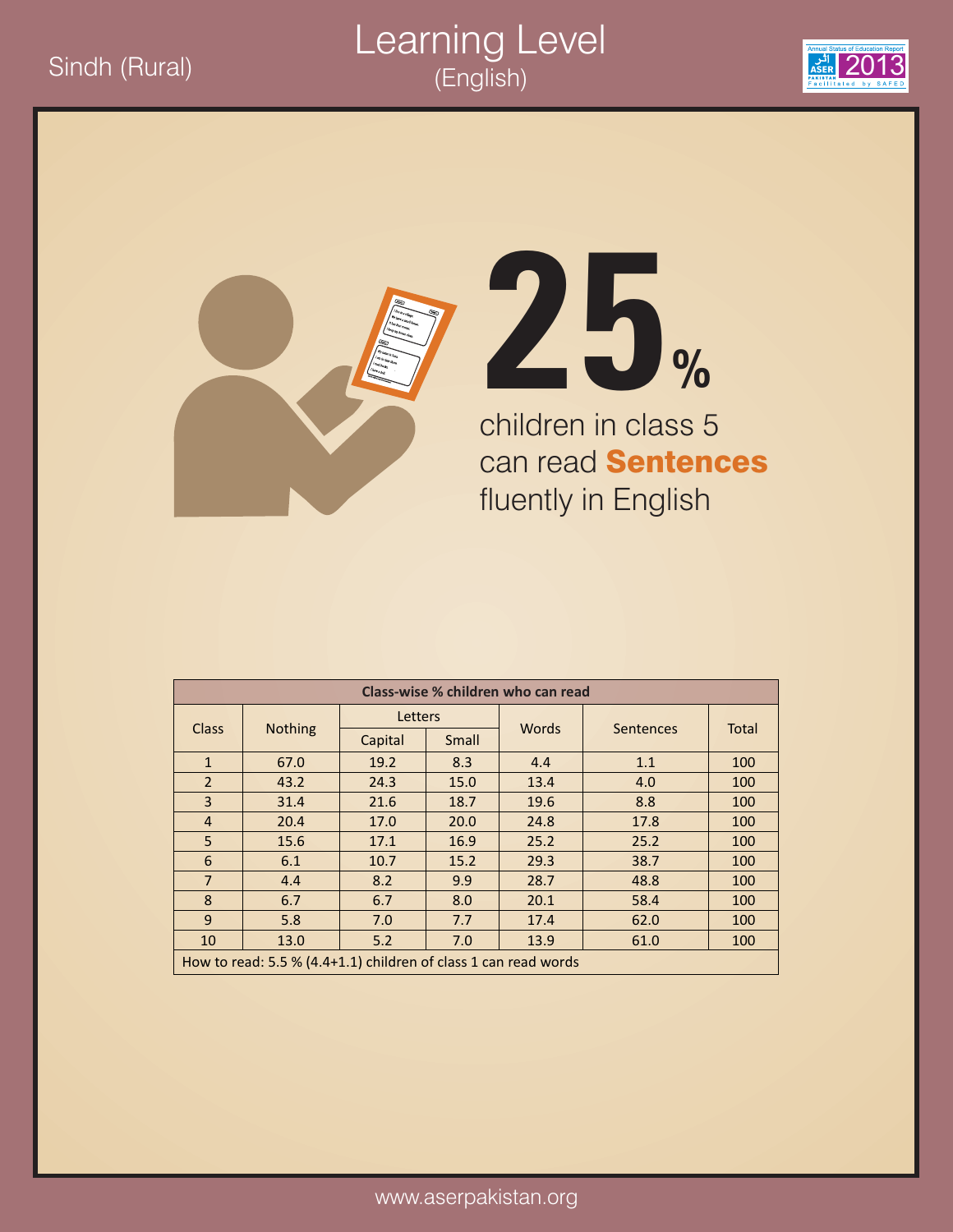### $\frac{2013}{\frac{304}{2013}}$  2013 Learning Level (English)



| Reading levels -English for children (Class 5) |                |                |                |              |                  |                |  |  |
|------------------------------------------------|----------------|----------------|----------------|--------------|------------------|----------------|--|--|
| <b>Districts</b>                               | <b>Nothing</b> |                | <b>Letters</b> | <b>Words</b> | <b>Sentences</b> | Rank*          |  |  |
|                                                |                | <b>Capital</b> | <b>Small</b>   |              |                  |                |  |  |
| Hyderabad                                      | 4.4            | 4.4            | 14.2           | 28.3         | 48.7             | $\mathbf{1}$   |  |  |
| Khairpur                                       | 10.8           | 6.7            | 17.5           | 22.5         | 42.5             | $\overline{2}$ |  |  |
| Sanghar                                        | 9.8            | 13.7           | 12.7           | 24.5         | 39.2             | $\overline{3}$ |  |  |
| <b>Tando Muhammad Khan</b>                     | 24.7           | 14.1           | 14.1           | 11.8         | 35.3             | $\overline{4}$ |  |  |
| Matiari                                        | 10.1           | 21.3           | 14.6           | 19.1         | 34.8             | 5              |  |  |
| <b>Sukkur</b>                                  | 11.2           | 16.4           | 9.5            | 29.3         | 33.6             | 6              |  |  |
| <b>Tando Allah Yar</b>                         | 5.9            | 21.6           | 13.7           | 27.5         | 31.4             | $\overline{7}$ |  |  |
| Jamshoro                                       | 18.7           | 10.7           | 9.3            | 32.0         | 29.3             | 8              |  |  |
| Gotki                                          | 8.5            | 16.0           | 9.4            | 36.8         | 29.2             | 9              |  |  |
| Dadu                                           | 15.7           | 20.2           | 20.2           | 16.9         | 27.0             | 10             |  |  |
| Kashmore                                       | 24.6           | 18.1           | 10.9           | 22.5         | 23.9             | 11             |  |  |
| <b>Badin</b>                                   | 9.7            | 15.3           | 12.5           | 40.3         | 22.2             | 12             |  |  |
| Mithi                                          | 25.0           | 9.0            | 22.0           | 22.0         | 22.0             | 13             |  |  |
| <b>Shaheed Benazirabad</b>                     | 3.6            | 10.9           | 19.1           | 45.5         | 20.9             | 14             |  |  |
| Nowshero Feroze                                | $5.2$          | 23.5           | 23.5           | 27.0         | 20.9             | 15             |  |  |
| Larkana                                        | 12.4           | 25.5           | 17.2           | 24.8         | 20.0             | 16             |  |  |
| Thatta                                         | 31.8           | 31.8           | 12.5           | 6.8          | 17.0             | 17             |  |  |
| Shikarpur                                      | 17.5           | 21.1           | 24.6           | 21.1         | 15.8             | 18             |  |  |
| Qambar Shahdadkot                              | 24.7           | 21.3           | 14.6           | 25.8         | 13.5             | 19             |  |  |
| Mirpurkhas                                     | 17.3           | 12.6           | 33.1           | 26.8         | 10.2             | 20             |  |  |
| Jacobabad                                      | 44.9           | 15.7           | 16.9           | 16.9         | 5.6              | 21             |  |  |
| <b>Umer kot</b>                                | 7.1            | 37.5           | 26.8           | 23.2         | $5.4$            | 22             |  |  |

How to read: 77.0% (28.3+48.7) children of class 5 can read words in Hyderabad

\*Ranking is based on children's ability to read sentences.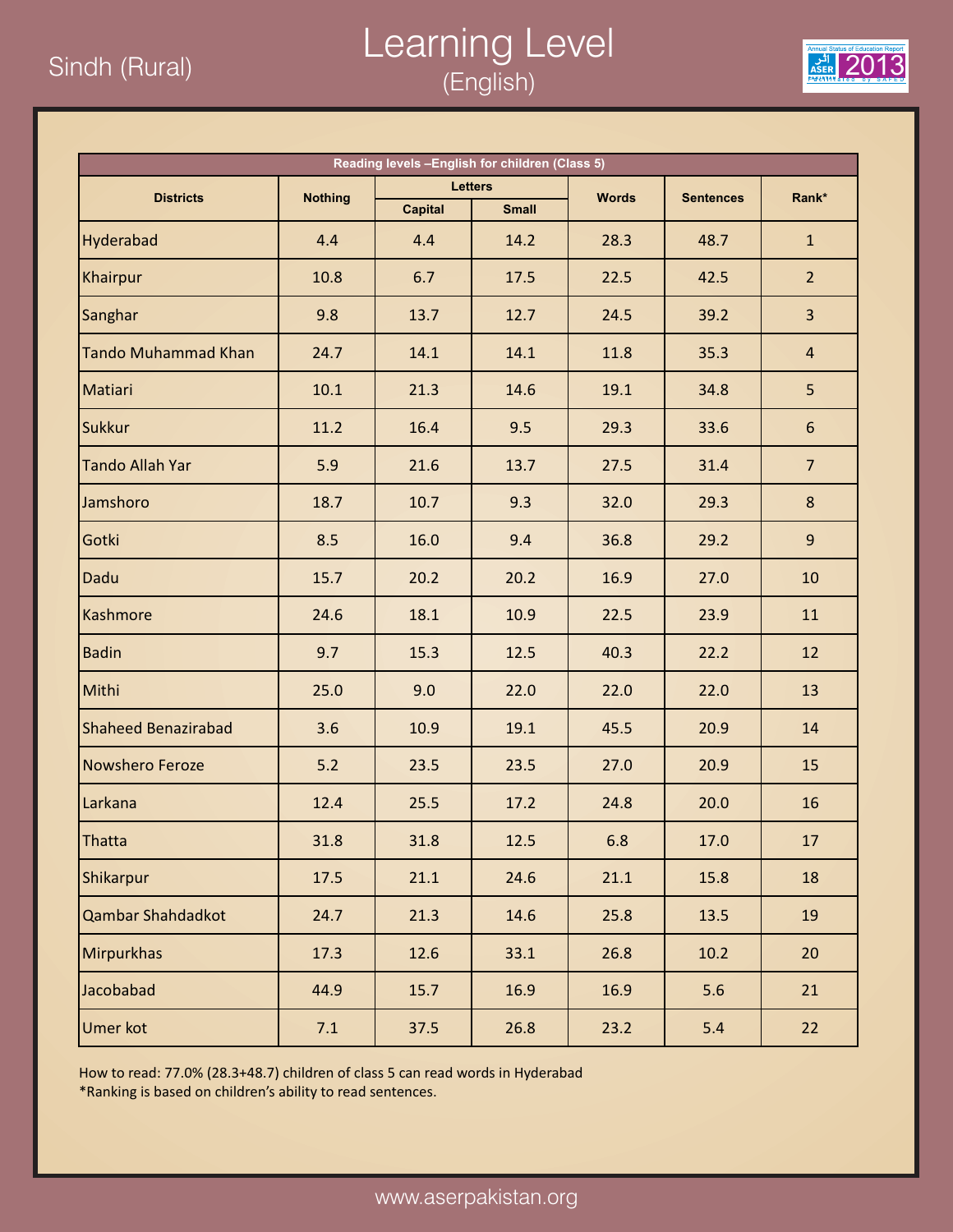



# children in class 5 can do 2 digit Division **29%**

| Class-wise % children who can do |                |       |                    |                                                                       |                 |              |  |  |  |
|----------------------------------|----------------|-------|--------------------|-----------------------------------------------------------------------|-----------------|--------------|--|--|--|
| <b>Class</b>                     | <b>Nothing</b> |       | Number recognition | Subtraction (2)                                                       | <b>Division</b> | <b>Total</b> |  |  |  |
|                                  |                | $1-9$ | 10-99              | Digits)                                                               | (2 digits)      |              |  |  |  |
| $\mathbf{1}$                     | 49.4           | 36.1  | 12.6               | 1.3                                                                   | 0.6             | 100          |  |  |  |
| $\overline{2}$                   | 25.8           | 32.0  | 31.0               | 8.8                                                                   | 2.4             | 100          |  |  |  |
| $\overline{3}$                   | 17.6           | 21.1  | 37.0               | 16.7                                                                  | 7.5             | 100          |  |  |  |
| $\overline{4}$                   | 12.3           | 13.7  | 31.7               | 24.5                                                                  | 17.8            | 100          |  |  |  |
| 5                                | 9.0            | 10.2  | 26.5               | 24.9                                                                  | 29.4            | 100          |  |  |  |
| 6                                | 5.0            | 8.3   | 26.4               | 24.6                                                                  | 35.8            | 100          |  |  |  |
| $\overline{7}$                   | 3.8            | 7.8   | 19.8               | 26.4                                                                  | 42.2            | 100          |  |  |  |
| 8                                | 5.5            | 5.3   | 18.1               | 21.1                                                                  | 50.0            | 100          |  |  |  |
| 9                                | 4.1            | 5.8   | 14.4               | 19.5                                                                  | 56.2            | 100          |  |  |  |
| 10                               | 10.1           | 7.0   | 11.9               | 15.9                                                                  | 55.1            | 100          |  |  |  |
|                                  |                |       |                    | How to read: $1.9\%$ (1.3+0.6) children of class 1 can do subtraction |                 |              |  |  |  |

Learning Level

(Arithmetic)